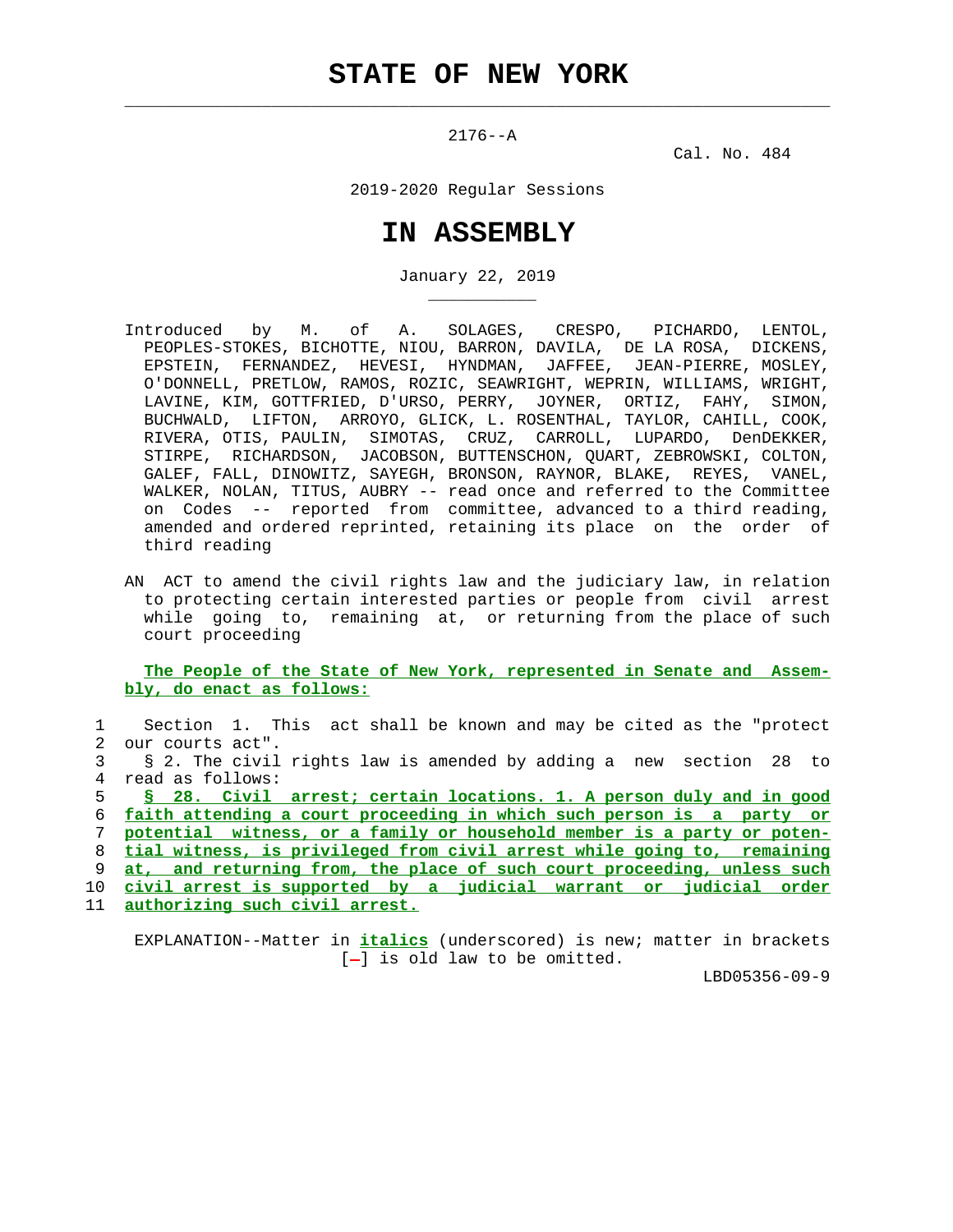A. 2176--A 2

**2. It is a contempt of the court and false imprisonment for any person to willfully violate subdivision one of this section, or an order of the court issued pursuant to section four-a of the judiciary law, by execut- ing an arrest prohibited by subdivision one of this section or section four-a of the judiciary law, or willfully assisting an arrest prohibited by subdivision one of this section or section four-a of the judiciary law; provided, however, that nothing in this subdivision shall affect any right or defense of any person, police officer, peace officer or public officer pursuant to article thirty-five of the penal law, or any unified court system personnel acting lawfully pursuant to their duty to maintain safety and order in the courts. 3. Regardless of whether a proceeding for contempt of the court pursu- ant to subdivision two of this section has been initiated: (a) a person described in subdivision one of this section may bring a civil action for appropriate equitable and declaratory relief if such person has reasonable cause to believe a violation of subdivision one of this section, as described in subdivision two of this section, or a violation of section four-a of the judiciary law, has occurred or may occur; and (b) the attorney general may bring a civil action in the name of the people of the state of New York to obtain appropriate equitable and declaratory relief if the attorney general has reasonable cause to believe that a violation of subdivision one of this section, as described in subdivision two of this section, or a violation of section four-a of the judiciary law, has occurred or may occur. 4. In any successful action pursuant to subdivision three of this section, a plaintiff or petitioner may recover costs and reasonable attorney's fees. 5. Nothing in this section shall be construed to narrow, or in any way lessen, any common law or other right or privilege of a person privi- leged from arrest pursuant to this article or otherwise. 6. As used in this section: (a) "civil arrest" shall mean an arrest that is not: (i) for the sole or primary purpose of preparing the person subject to such arrest for criminal prosecution, for an alleged violation of the criminal law of: (A) this state, or another state, for which a sentence of a term of imprisonment is authorized by law; or (B) the United States, for which a sentence of a term of imprisonment is authorized by law, and for which federal law requires an initial appearance before a federal judge, federal magistrate or other judicial officer, pursuant to the federal rules of criminal procedure that govern initial appearances; or (ii) for contempt of the court in which the court proceeding is taking place or will be taking place; (b) "court proceeding" shall mean any appearance in a court of this state before a judge or justice or judicial magistrate of this state ordered or scheduled by such judge or justice or judicial magistrate, or the filing of papers designed to initiate such an appearance before a judge or justice or judicial magistrate of this state; (c) "family or household member" shall have the same meaning as in subdivision two of section four hundred fifty-nine-a of the social services law; and (d) "judicial warrant or judicial order authorizing such civil arrest" means an arrest warrant or other judicial order, issued by a magistrate sitting in the judicial branch of a local or state government or of the**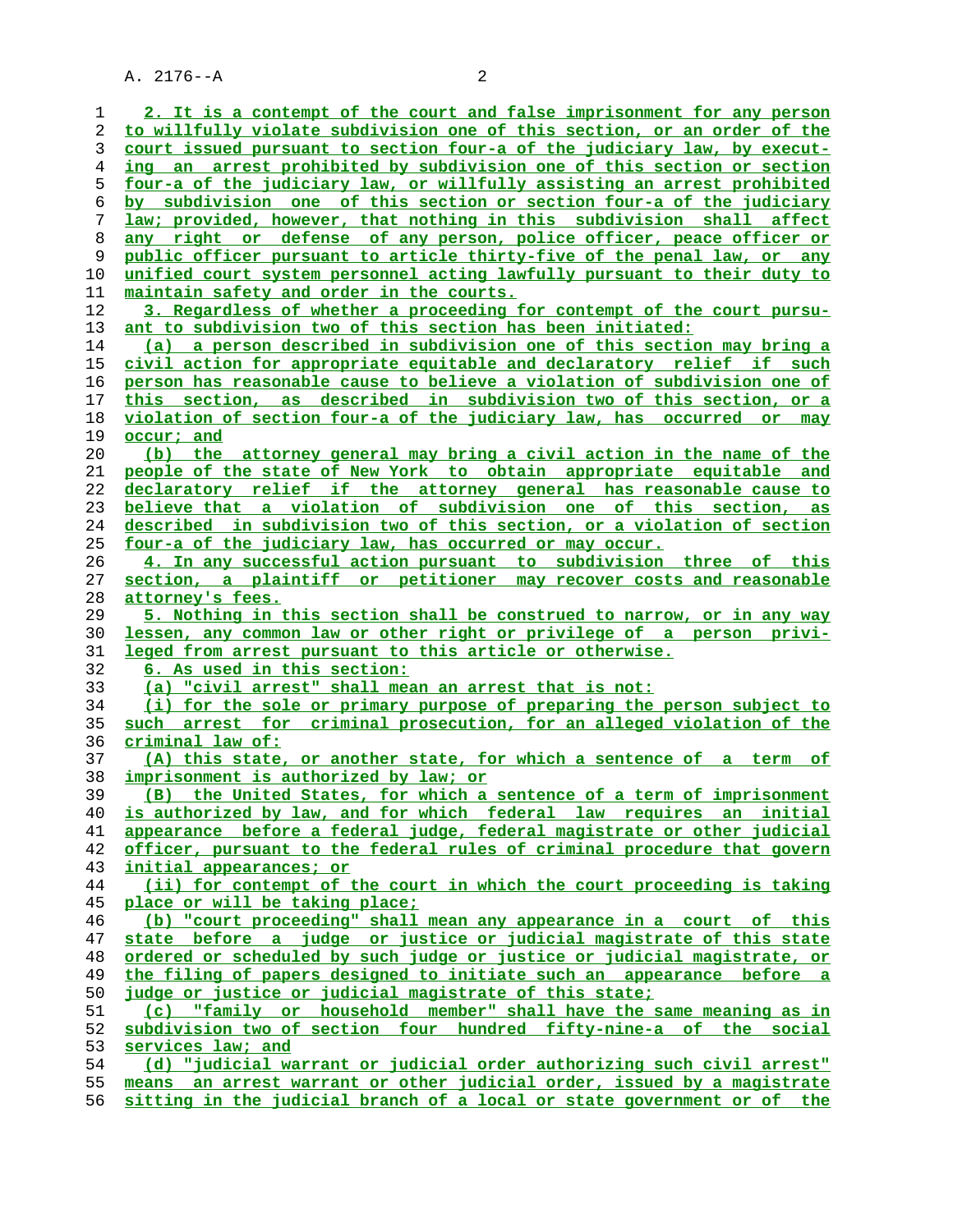A. 2176--A 3

| 1        | federal government, authorizing a civil arrest and issued by the court                                                                 |
|----------|----------------------------------------------------------------------------------------------------------------------------------------|
| 2        | in which proceedings following such arrest will be heard and determined.                                                               |
| 3        | 7. No action or proceeding may be commenced pursuant to this section                                                                   |
| 4        | against the unified court system or any unified court system personnel                                                                 |
| 5        | acting lawfully pursuant to their duty to maintain safety and order in                                                                 |
| 6        | the courts.                                                                                                                            |
| 7        | § 3. The judiciary law is amended by adding a new section 4-a to<br>read                                                               |
| 8        | as follows:                                                                                                                            |
| 9        | § 4-a. Certain powers of the courts regarding civil arrests. In order                                                                  |
| 10       | to maintain access to the court and open judicial proceedings for all                                                                  |
| 11       | persons in their individual capacity and to prevent interference with                                                                  |
| 12       | the needs of judicial administration, a court has the power to issue                                                                   |
| 13       | appropriate judicial orders to protect the privilege from civil arrest,                                                                |
| 14       | in accordance with article three of the civil rights law.                                                                              |
| 15       | § 4. Subdivision 2 of section 212 of the judiciary law is<br>amended by                                                                |
| 16       | adding a new paragraph (aa) to read as follows:                                                                                        |
| 17       | (aa) (i) In order to maintain access to the court and open judicial                                                                    |
| 18       | proceedings for all persons in their individual capacity and to prevent                                                                |
| 19       | interference with the needs of judicial administration, consistent with                                                                |
| 20       | section twenty-eight of the civil rights law and section four-a of this                                                                |
| 21       | chapter, shall promulgate rules to ensure the following:                                                                               |
| 22       | (A) any representative of a law enforcement agency who, while acting                                                                   |
| 23       | in an official capacity, enters a New York state courthouse intending to                                                               |
| 24       | observe an individual or take an individual into custody shall identify                                                                |
| 25       | himself or herself to uniformed court personnel and state his or her                                                                   |
| 26       | specific law enforcement purpose and the proposed enforcement action to                                                                |
| 27       | be taken; any such representative who has a warrant or order concerning                                                                |
| 28       | such intended arrest shall provide a copy of such warrant or order to                                                                  |
| 29       | such court personnel;                                                                                                                  |
| 30       | any such warrant or order concerning such intended enforcement<br>(B)                                                                  |
| 31<br>32 | action shall be promptly reviewed by a judge or court attorney;<br>(C) information about any such proposed enforcement action shall be |
| 33       | transmitted to and reviewed by appropriate court system personnel,                                                                     |
| 34       | including the judge presiding over any case involving the subject of                                                                   |
| 35       | that enforcement action;                                                                                                               |
| 36       | (D) except in extraordinary circumstances, no arrest may be made by a                                                                  |
| 37       | representative of a law enforcement agency in a courtroom absent leave                                                                 |
| 38       | of the court;                                                                                                                          |
| 39       | (E) no civil arrest shall be executed inside a New York state court-                                                                   |
| 40       | house except pursuant to a judicial warrant or judicial order authoriz-                                                                |
| 41       | ing the arrest;                                                                                                                        |
| 42       | (F) an unusual occurrence report shall be filed by court system                                                                        |
| 43       | personnel for every enforcement action taken inside the courthouse,                                                                    |
| 44       | including the observation of court proceedings by a representative of a                                                                |
| 45       | law enforcement agency acting in such person's official capacity; and                                                                  |
| 46       | (G) copies of all judicial warrants and judicial orders authorizing an                                                                 |
| 47       | arrest and provided to court personnel pursuant to this paragraph and                                                                  |
| 48       | the rules promulgated thereunder shall be maintained by the chief admin-                                                               |
| 49       | istrator in a central record repository, appropriately indexed or filed                                                                |
| 50       | alphabetically by name.                                                                                                                |
| 51       | (ii) The chief administrator shall publish on the unified court system                                                                 |
| 52       | website and provide to the governor, the speaker of the assembly and the                                                               |
| 53       | temporary president of the senate an annual report compiling statistics,                                                               |
| 54       | aggregated by county, setting forth the date each such judicial warrant                                                                |
| 55       | or judicial order was signed, the judge and court which issued such                                                                    |
| 56       | judicial warrant or judicial order and the location of such court as                                                                   |